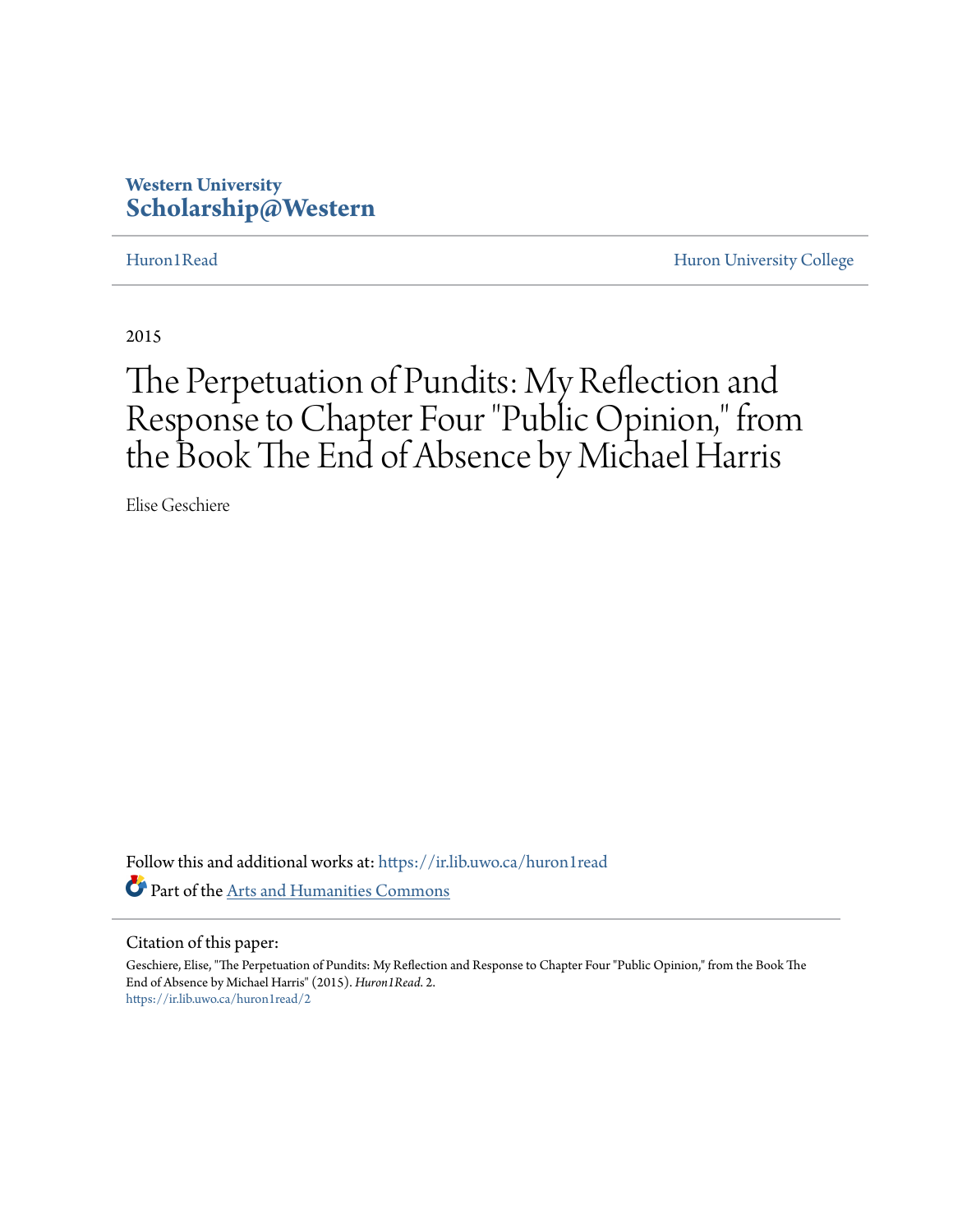Elise Geschiere

Sociology 1020-550

The Perpetuation of Pundits:

My Reflection and Response to Chapter Four, "Public Opinion," from the book *The End of Absence* by Michael Harris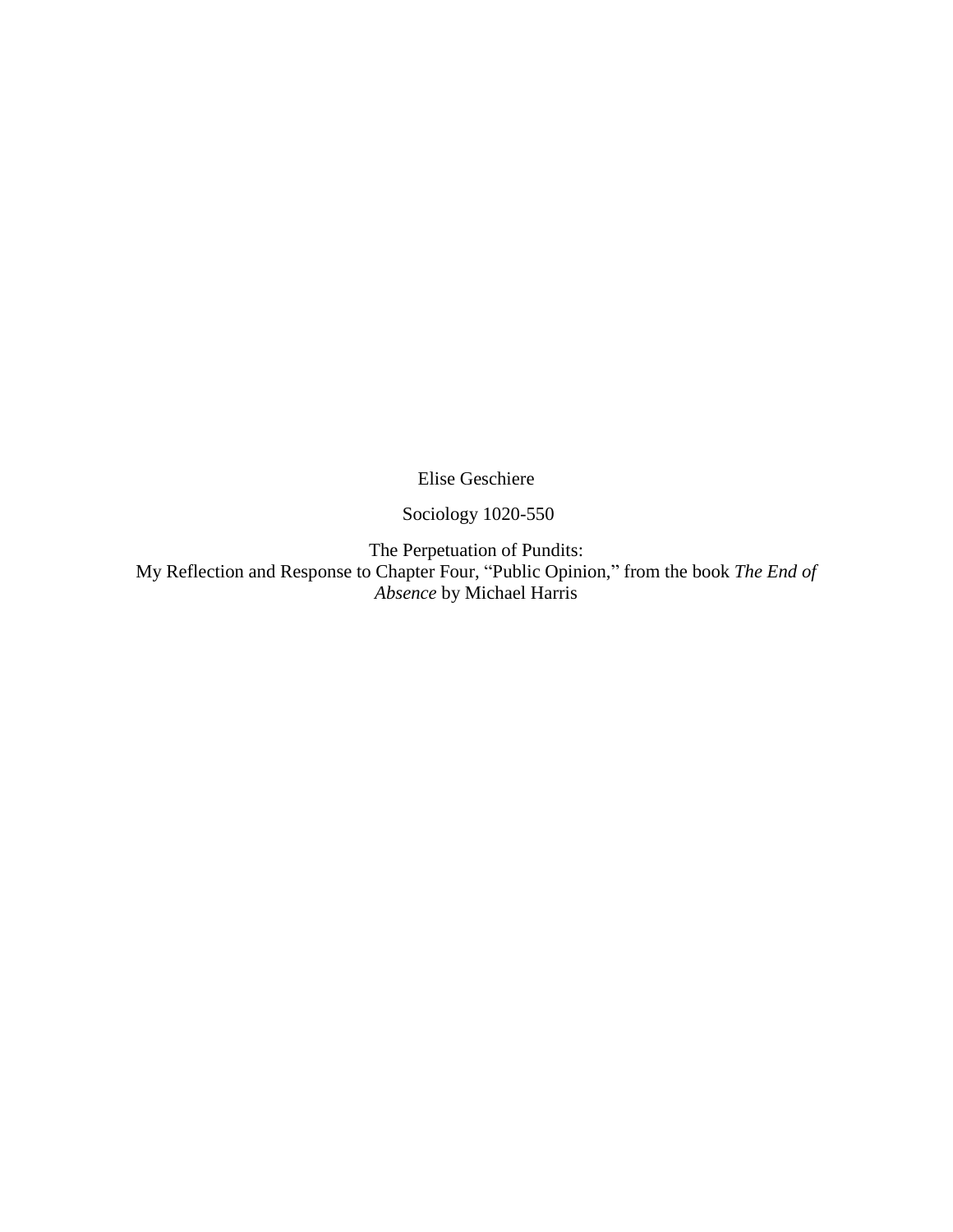### The Perpetuation of Pundits

Michael Harris's book *The End of Absence* raises a fascinating and informative argument regarding the position of our society amidst the ever growing strength of technological influence. The particular chapter that I will be discussing in the following pages is chapter four, "Public Opinion," where Michael Harris explores the evolution of our internet world into a place where there is an abundance of "uncredentialed, ambivalent plenitude[s] of opinions" (Harris 81). The central discussion in this chapter concerns the transitioning on the internet from professional dialogue to a medium that is attuned to the amateur critic.

To begin, I would like to discuss the aspects of this chapter to which I felt I had a particular connection, as well as discuss the themes that Harris asserts with which I found myself agreeing most strongly. On the whole, I felt that this chapter identifies an obvious issue that has arisen with technology providing the masses with an endless supply of information. The platforms allow for self-promotion and the ability to boast one's supposed knowledge. I feel that one of the overarching themes of this chapter highlights this shift from the quality of information made available to the masses, to the quantity of misinformation and what Harris defines as "opinion glut" (Harris, 88). I believe that this is, and has the potential to become, a detrimental element of the internet in our society. I recently encountered an example of the quality of information exposed to us being overshadowed by the quantity of mass input when I was consulting websites on a topic I was researching for a paper. I realized very quickly that choosing sources to cite in my paper was tedious, because a large number of the sources dealing with my topic were so-called "popular sources", and not "scholarly sources". Popular sources are blogs and other discussion platforms in which unqualified individuals who may have a limited realm of knowledge write about topics that, in my opinion, require an expert angle of understanding in order to be properly analyzed. This goes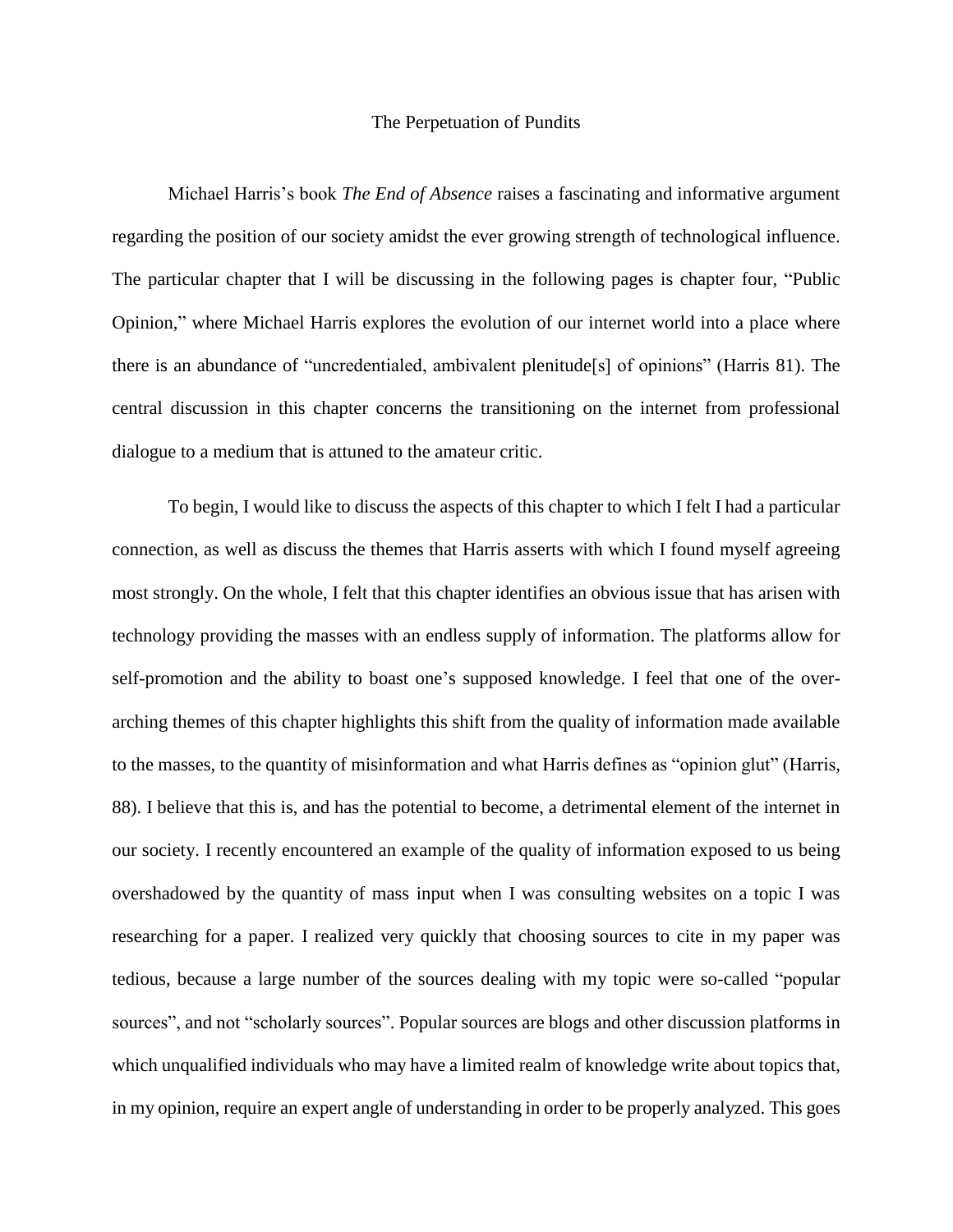to show that everyone has an opinion, and in fact many opinions. This is not something that is negative, and I feel that Harris would agree. However, when uninformed opinions begin to overcrowd the informed and valid knowledge to which we have access, there could be detrimental consequences. Harris says that "sometimes we do need to quiet down the rancor of mass opinion and ask a few select voices to speak up" (Harris 87). When those select voices can be heard, truth and clarity in our discussions can prevail.

In addition, what I noticed when reflecting on this chapter is that there is an interesting tie between the issues that Michael Harris raises and an article we discussed in class, "the McDonaldization of Society" by George Ritzer. I believe that one of the key elements of the rationalization concept is reflected in Harris's arguments in this chapter, and that element is *efficiency*. One of Harris's examples of "amateur" critics gaining prominence on the internet is the example of the website Yelp. Yelp is a large corporation that acts as a platform for crowd-sourced reviews of restaurants, theater performances, movies, other businesses, etc. Yelp is accessible online, and by phone app, making it an easy resource for fast, to the point, non-complex reviews on the go. Harris says:

In the flood of rating systems and collectivized percentage values, which guide us toward TV shows on Netflix or songs on iTunes, we don't register the loss of that less aggressive suggestion system we always relied on before: face-to-face encounters and singular critics (Harris 89).

Face-to-face encounters and singular critics become increasingly less efficient in a world where the ability to access quick, impersonal, and mass amounts of reviews and information are available at the click of a button. Harris's claim regarding the dwindling need for face-to-face interaction proves the correlation between his ideas and Ritzer's theory of the rationalization of our society. I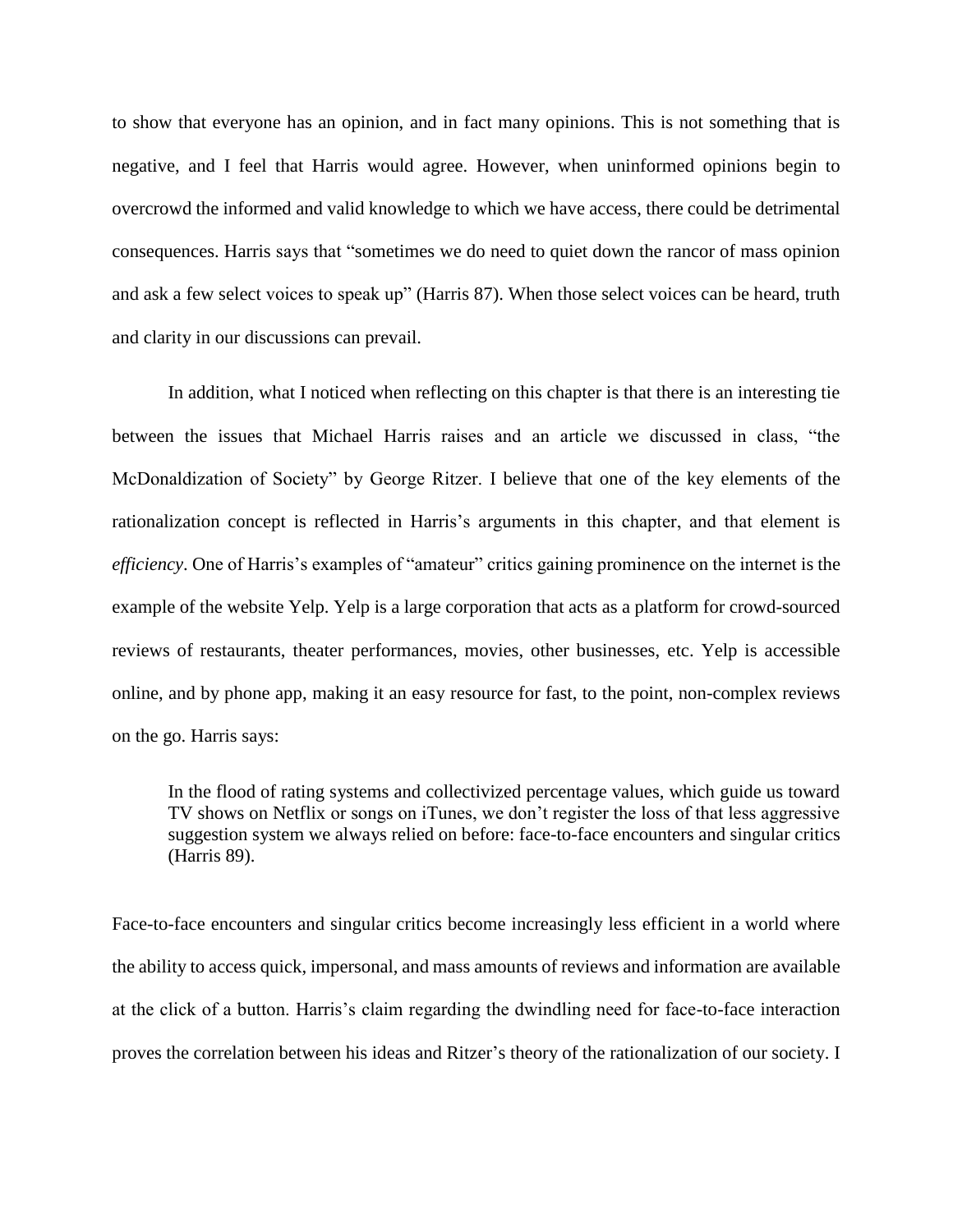felt that it advanced my understanding of rationalization and the desire for efficiency that plays out in our current societies, which has potentially damaging effects.

Another particular area of this chapter that I would like to discuss in this response is the small but profoundly important paragraph that addressed the so-called "filter bubble". I wanted to concentrate on this section of the chapter because it demonstrated something that is happening on the internet of which I was unaware. In short, the filter bubble means that, "Google has been anticipating the search results that you would personally find more interesting and has been promoting those results each time you search, exposing you to a narrower and narrower vision of the universe" (Harris 91). Our Sociology class had also briefly touched on this online occurrence. This topic of the filter bubble really piqued my attention because of how Harris illustrates the consequences of Google taking this action to "personalize" our web browsing experiences. Harris says, "Personalization – the glorification of your own taste, your own opinion – can be deadly to real learning" (Harris 91). The best way for me to depict my reaction to this revelation would be disgust. I am fascinated by the idea that with technology we can feel so powerful and knowledgeable yet we are being fed exactly what we desire: beliefs, values, and experiences we already know.

A final reflection that I have on this chapter in Harris's book takes a more critical aim at the method of Harris's writing. In this chapter, the examples that Harris draws upon to support his message are overly descriptive. I find myself getting lost and confused through his examples and unnecessary details. Sometimes Harris's real world examples, like the work of James Heilman and the editing of Wikipedia pages, overburden the chapter with details, facts, figures and dates that I feel dilute the impact of his argument rather than strengthen it. It may have to do with my attention span as a reader, but when the author goes on with heavy details and dates it is harder to follow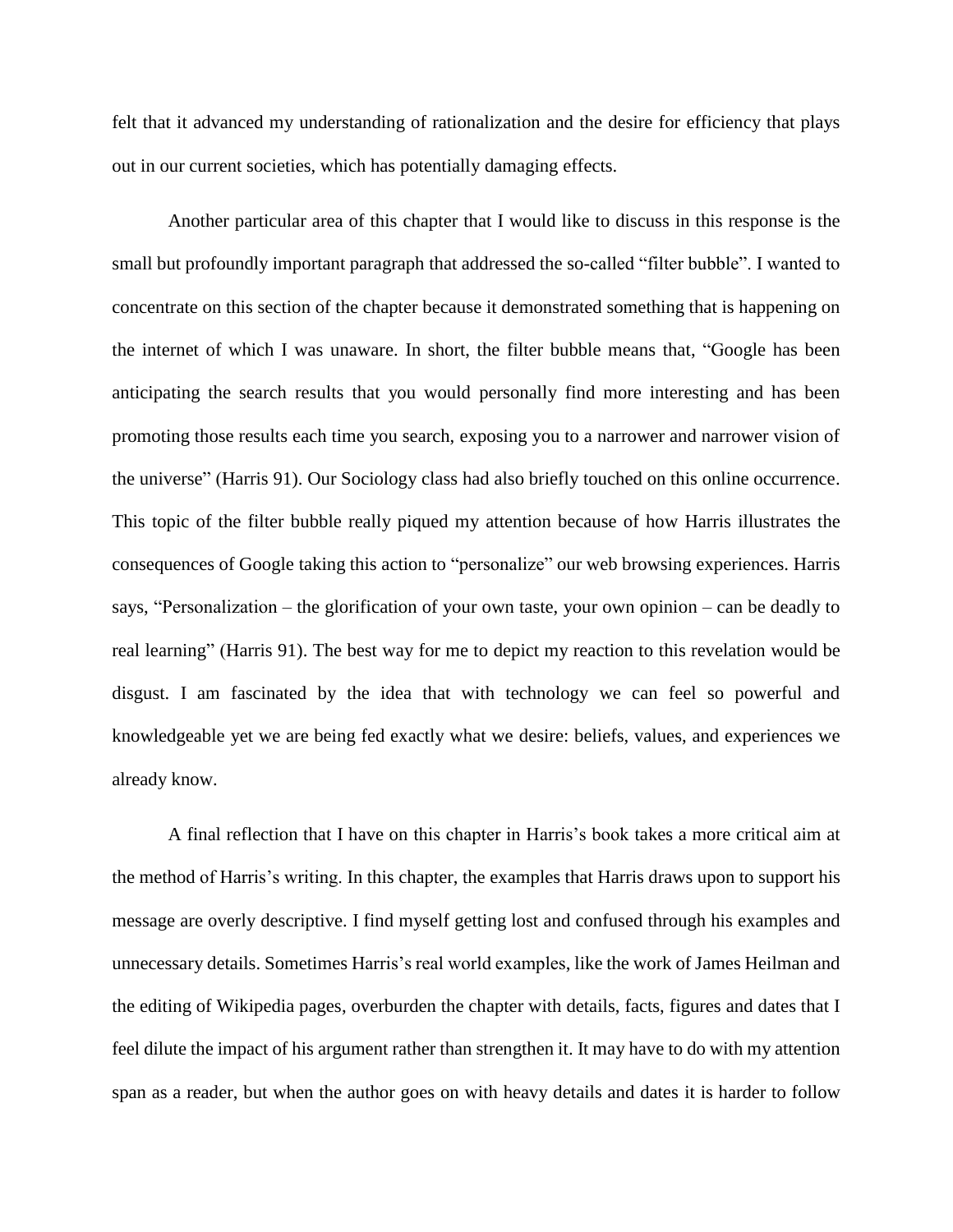closely. Throughout the entirety of the book, Harris does this as well. I am not sure if these reflections are pertinent to any other readers of his book, but for me, the amount of superfluous writing and detail deteriorates my focus on its main points.

To conclude, I would not claim that this was my favourite chapter in Harris's book; I felt it was bogged down by details that were uninteresting to me and took my focus away from the central arguments. However, in the context of the rest of the text, I think this chapter presents another aspect of our former culture that is withering away: an appreciation for a "singular subjective viewpoint" (Harris 89). When reading this chapter, as well as the rest of the book, I find myself repeatedly having a sort of an epiphany. Harris does very well at inducing those kinds of moments through which the reader comes across new and disquieting information that awakens a further sense of curiosity. I feel that Harris was successful in creating a book that awakened a questioning attitude in his readers; I know for myself that this is the effect that his writing has had on me.